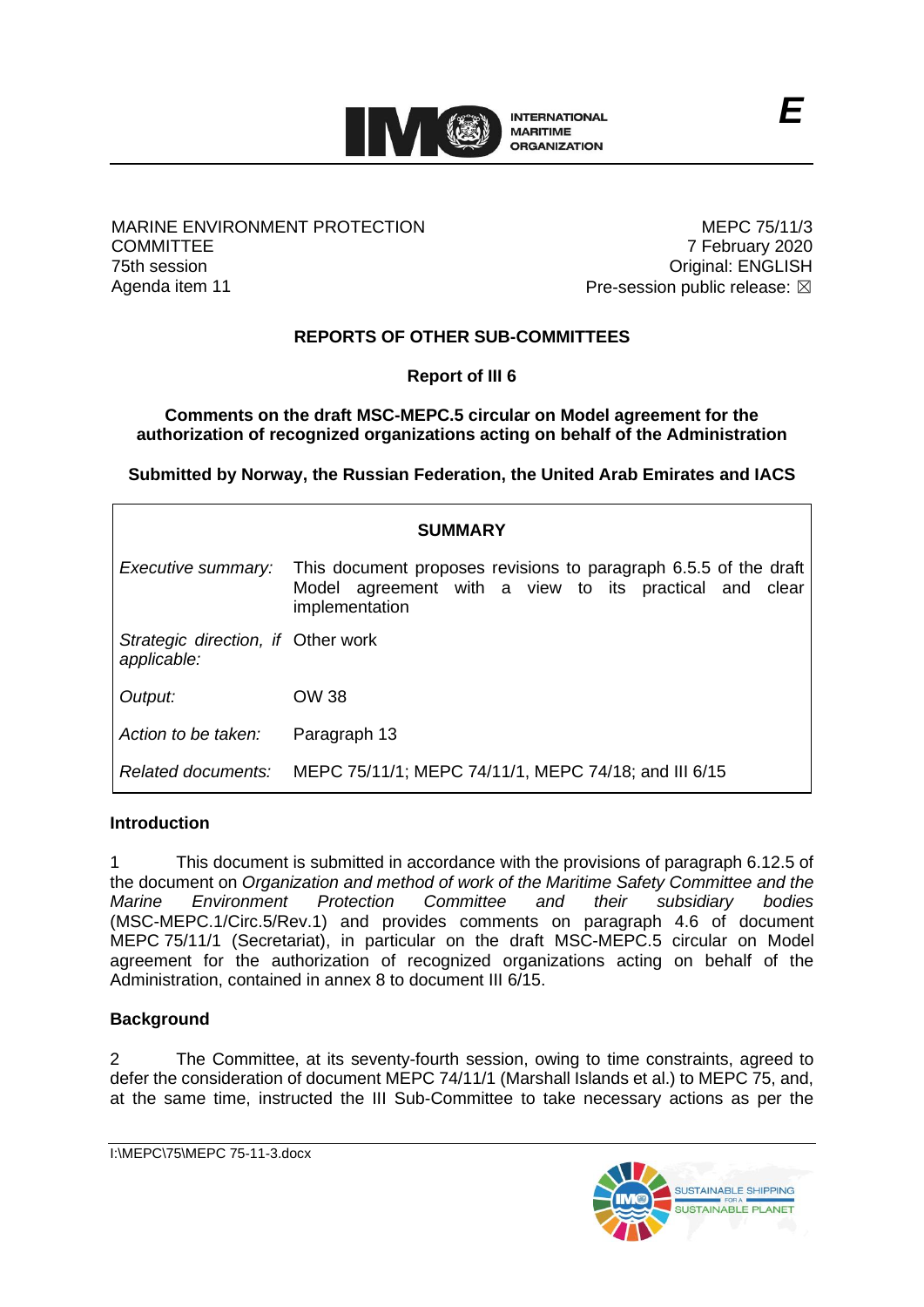instruction of MSC 101 based on its consideration of the outcome of III 5. In this respect, it is recalled that MSC 101 instructed III 6 to consider and review the draft Model agreement, taking into account document MSC 101/10/2 (Marshall Islands et al.) and the concerns raised at MSC 101.

3 Noting the above-mentioned instructions by the Committee to III 6, and having carefully considered the discussion at III 6, the co-sponsors offer the following comments on and the proposal for improvement of paragraph 6.5.5 of the draft Model agreement that is contained in annex 8 to document III 6/15, with a view to its practical implementation.

## **Discussion**

4 Paragraph 6.5.5 of the draft Model agreement states:

".5 the RO shall inform the flag State Administration, as soon as possible, of any dangerous occurrences, accidents, machinery or structural breakdowns, or failures that they are aware of on a ship;"

5 The co-sponsors consider that the intention of the reporting requirements within the RO Code is adequately covered in paragraphs 6.4, 6.5.2 and 6.5.3 of the draft Model agreement (III 6/15, annex 8). At the same time, the terms "dangerous occurrences" and "accidents" which appear in paragraph 6.5.5 quoted above, are considered to be vague and undefined. Their use in a delegation of authority agreement will impose a consequential burden on both Member States and ROs, and could lead to non-uniform application on a global basis due to different interpretations of "dangerous occurrences" and "accidents". In the view of the co-sponsors, paragraph 6.5.5 is superfluous, vague and should be deleted.

6 However, if the Committee decides that paragraph 6.5.5 is to be retained, then the scope of the required reporting should be clearly defined. In this regard, the co-sponsors note that paragraph 7.1.3.3.2 of Part 3 of the RO Code recognizes that "deficiencies and outstanding requirements" issued by the RO against the provisions of statutory instruments so delegated, are those more significant deficiencies, non-conformities and safety-related issues. Those deficiencies, non-conformities and issues require rectification by a given deadline. As part of the flag Administration's oversight programme of the RO, the flag Administration has electronic access to allow it to "review the effectiveness of the control and rectification of deficiencies and outstanding requirements within the deadlines established by the flag State through the RO".

7 The co-sponsors would also draw attention to the requirement in paragraph 9.1 of Part A of the ISM Code in respect of reporting to the Company of such occurrences, as part of the Safety Management System (SMS). If the Administration needs to be aware of deficiencies, non-conformities and safety-related issues other than those identified in paragraph 6, the co-sponsors consider it more appropriate and efficient for the Administration to gain access to those deficiencies, non-conformities and safety-related issues reported by the Company under the ISM Code.

8 The co-sponsors also note that paragraph 2.10 of the Code of the International Standards and Recommended Practices for a Safety Investigation into a Marine Casualty or Marine Incident (Casualty Investigation Code), set out in the annex to resolution MSC.255(84), defines a "marine incident" as follows:

"2.10 A marine incident means an event, or sequence of events, other than a marine casualty, which has occurred directly in connection with the operations of a ship that endangered, or, if not corrected, would endanger the safety of the ship, its occupants or any other person or the environment".